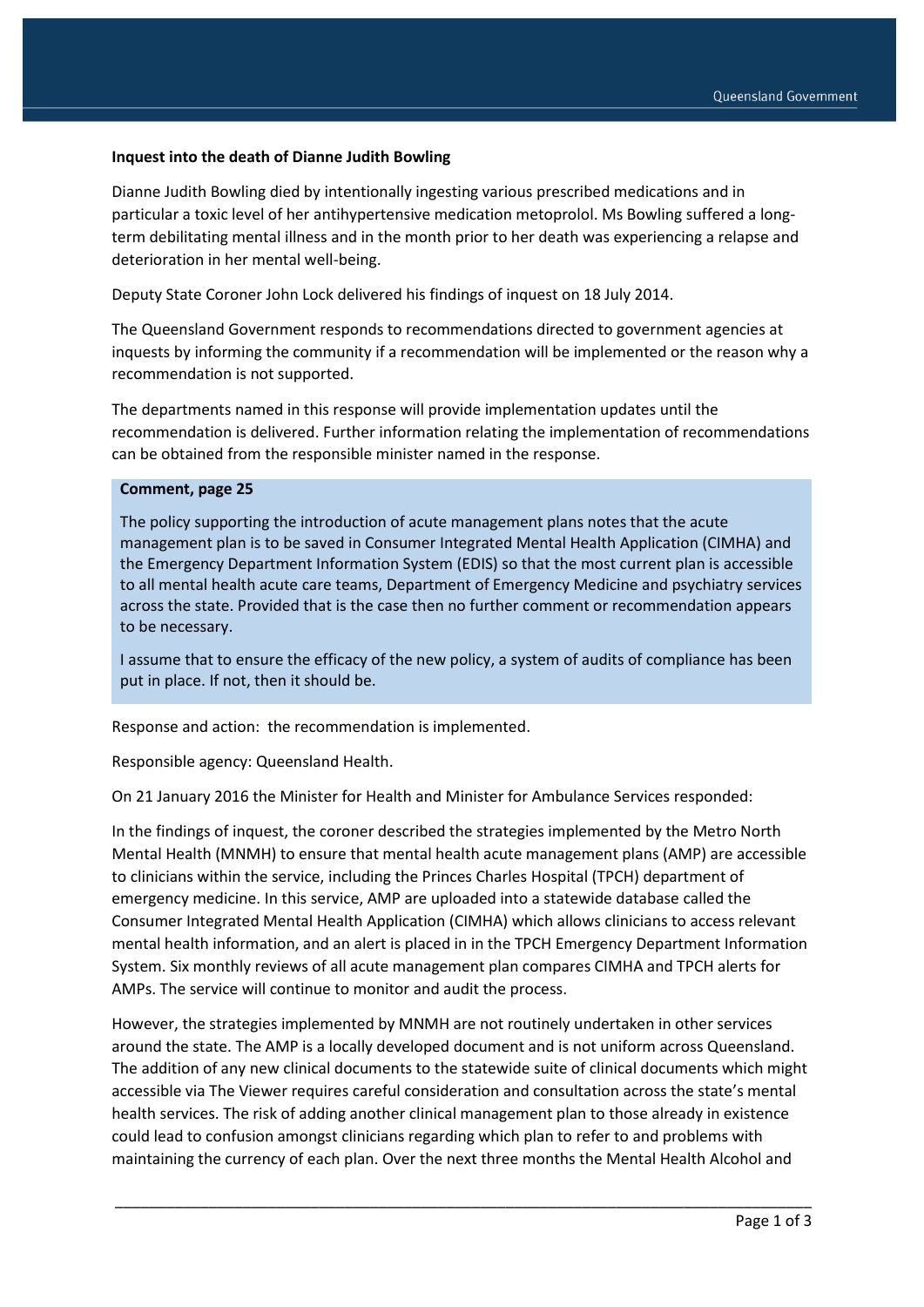Other Drugs Branch will consult with MNMH regarding the AMP to consider its suitability for statewide application.

The Viewer is a web based database which allows clinicians statewide to access patient information. Unlike CIMHA, information available in The Viewer is not specific to mental health. In April 2015, to assist clinicians working outside the mental-health discipline, CIMHA was integrated to The Viewer to allow all authorised clinicians access to a range of mental-health related documents, including the consumer care review summary and plan, the crisis intervention plan and the recovery plan.

## **On 10 May 2016 the Minister for Health and Minister for Ambulance Services responded:**

Queensland Health will implement the recommendation through an alternative approach to achieve the same result.

Following statewide consultation with clinical experts regarding the suitability of the AMP, the Mental Health Alcohol and Other Drugs Branch progressed implementation activities to enable the AMP to be available in the CIMHA. Implementation into CIMHA will allow staff in emergency departments to access and view the AMP through a system called The Viewer.

The Viewer is a read-only web-based application that displays consolidated clinical information sourced from a number of existing Queensland Health enterprise clinical and administrative systems, including CIMHA. This is the preferred solution as the current functionality of EDIS requires the mental health clinician to manually add an alert, indicating there is an AMP. EDIS does not have capability to add an AMP form from CIMHA automatically.

The preferred approach allows access by emergency department staff to the most current plan available.

The Mental Health Alcohol and Other Drugs Branch is working in partnership with Metro North Mental Health Services to manage the implementation and ensure mental health staff understand how to complete the AMP and maintain its currency. Part of the implementation will include provision of information to services about the need for local processes to monitor and audit the development and maintenance of AMPs.

Minor refinements to the AMP is required to ensure its applicability across the state and the development of a resource guide to accompany the form will be finalised in 2016. The AMP will be incorporated into a broader set of CIMHA enhancements scheduled for 2016.

## **On 12 September 2016 the Minister for Health and Minister for Ambulance Services responded:**

Queensland Health progressed implementation of the recommendation through an alternative approach to achieve the same result. The Department's Mental Health Alcohol and Other Drugs Branch implemented the AMP into the suite of mental health clinical documentation available in CIMHA. Implementation into CIMHA will allow staff in mental health acute care teams, psychiatric services and staff in emergency departments to access and view the AMP through a system called The Viewer.

The AMP form has been refined and redesigned to ensure its applicability across the state. The revised AMP form was released on 30 April 2016, as part of the planned CIMHA enhancements.

The Queensland Centre for Mental Health Learning developed an eLearning package to accompany release of the form. A resource guide has also been developed to provide clinicians with a quickreference tool to assist with completion of the form. Statewide consultation on the AMP form and resource guide has been undertaken with positive feedback received from hospital and health services.

\_\_\_\_\_\_\_\_\_\_\_\_\_\_\_\_\_\_\_\_\_\_\_\_\_\_\_\_\_\_\_\_\_\_\_\_\_\_\_\_\_\_\_\_\_\_\_\_\_\_\_\_\_\_\_\_\_\_\_\_\_\_\_\_\_\_\_\_\_\_\_\_\_\_\_\_\_\_\_\_\_\_